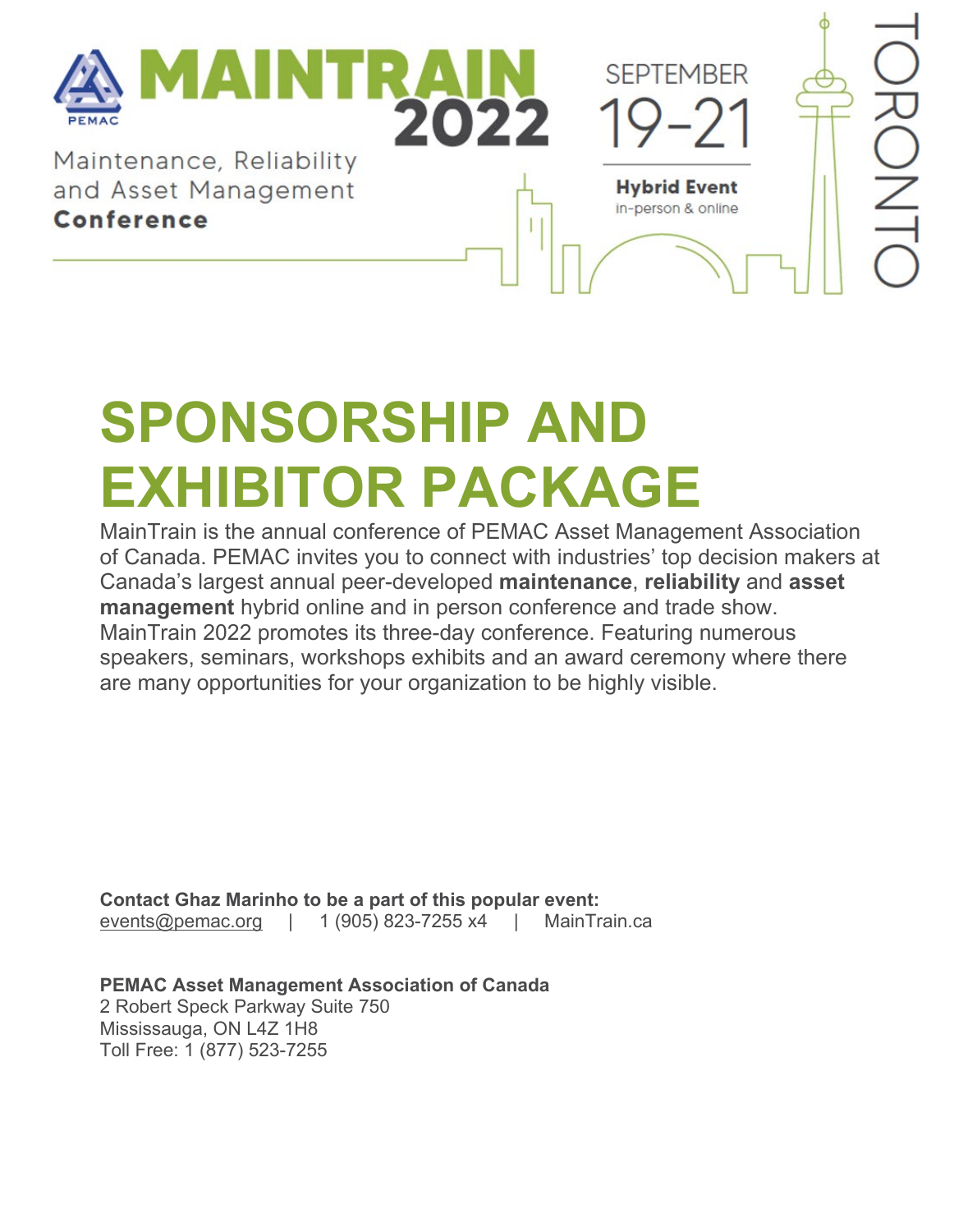

**NEXT SEPTEMBER** 

Maintenance, Reliability<br>and Asset Management<br>**Conference** 



# **Table of Contents**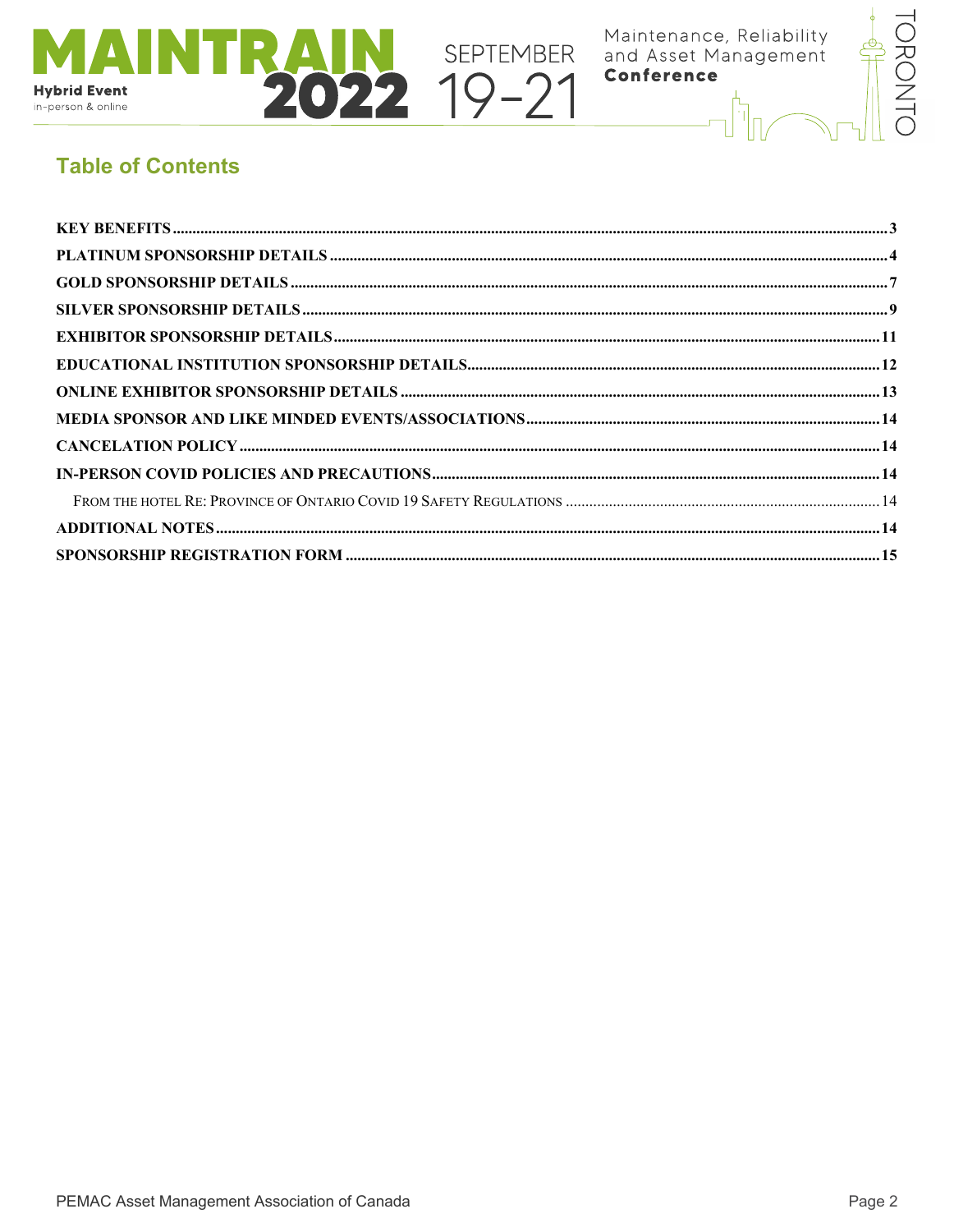**Hybrid Event** in-person & online

**SEPTEMBER**<br>022 19-21

Maintenance, Reliability<br>and Asset Management Conference



# <span id="page-2-0"></span>**Key Benefits**

| <b>Benefit</b>                                       | <b>Platinum</b><br>\$10,000<br><b>SOLD OUT</b> | <b>Gold</b><br>\$7,500                            | <b>Silver</b><br>\$5,000 | <b>Exhibitor</b><br>\$2,500 | <b>Educational</b><br><b>Institution</b><br>\$1,500 | <b>Online</b><br><b>Exhibitor</b><br>\$1,500 |
|------------------------------------------------------|------------------------------------------------|---------------------------------------------------|--------------------------|-----------------------------|-----------------------------------------------------|----------------------------------------------|
| 15-minute plenary<br>keynote presentation            | $\bigcirc$                                     |                                                   |                          |                             |                                                     |                                              |
| Logo on MainTrain 2022<br>communication              | $\bigcirc$                                     |                                                   |                          |                             |                                                     |                                              |
| <b>PEMAC Weekly</b><br>eNewsletter                   | $\bigcirc$                                     |                                                   |                          |                             |                                                     |                                              |
| <b>Additional exclusive</b><br>sponsorship           | $\bigcirc$                                     |                                                   |                          |                             |                                                     |                                              |
| <b>Attendee list</b>                                 | $\bigcirc$                                     | $\bigcirc$                                        |                          |                             |                                                     |                                              |
| <b>Food and Beverage</b><br><b>Sponsor</b>           | 1 Lunch                                        | 1 Break                                           |                          |                             |                                                     |                                              |
| <b>Session Sponsor</b>                               | $\overline{4}$                                 | $\mathfrak{S}$                                    | $\overline{2}$           |                             |                                                     |                                              |
| Conference app & online<br>platform messaging        | $\overline{4}$                                 | $\overline{2}$                                    | $\mathbf{1}$             |                             |                                                     |                                              |
| <b>Social media posts</b>                            | $\overline{2}$                                 | $\mathbf{1}$                                      | $\mathbf{1}$             |                             |                                                     |                                              |
| <b>Exhibit space</b><br>(in person)                  | $\overline{2}$                                 | 1                                                 | 1                        | $\mathbf 1$                 | $\mathbf{1}$                                        |                                              |
| <b>Conference</b><br>registrations                   | $\overline{4}$                                 | $\overline{3}$                                    | $\overline{2}$           | $\mathbf{1}$                | $\mathbf{1}$                                        | 2 online only                                |
| Virtual exhibit space with<br>lead retrieval         | $\varnothing$                                  |                                                   | $\bigcirc$               | $\emptyset$                 | $\bigcirc$                                          | $\bigcirc$                                   |
| <b>Online Break</b><br><b>15-minute Presentation</b> | $\bigcirc$                                     | $\bigcircled{\hspace{-0.3pt}}\smash{\mathscr{G}}$ | $\bigcircled{\cal{S}}$   | Additional<br>\$250         | $\bigcirc$                                          | Additional<br>\$250                          |
| Company profile & logo<br>on Sponsor page            | 200 words                                      | 150 words                                         | 100 words                | 50 words                    | 50 words                                            | 50 words                                     |
| <b>Gamification</b>                                  | 5 codes                                        | 3 codes                                           | 2 codes                  | 1 code                      | 1 code                                              | 1 code                                       |

**\* Total number of available spots is contingent on other sponsorship sold.**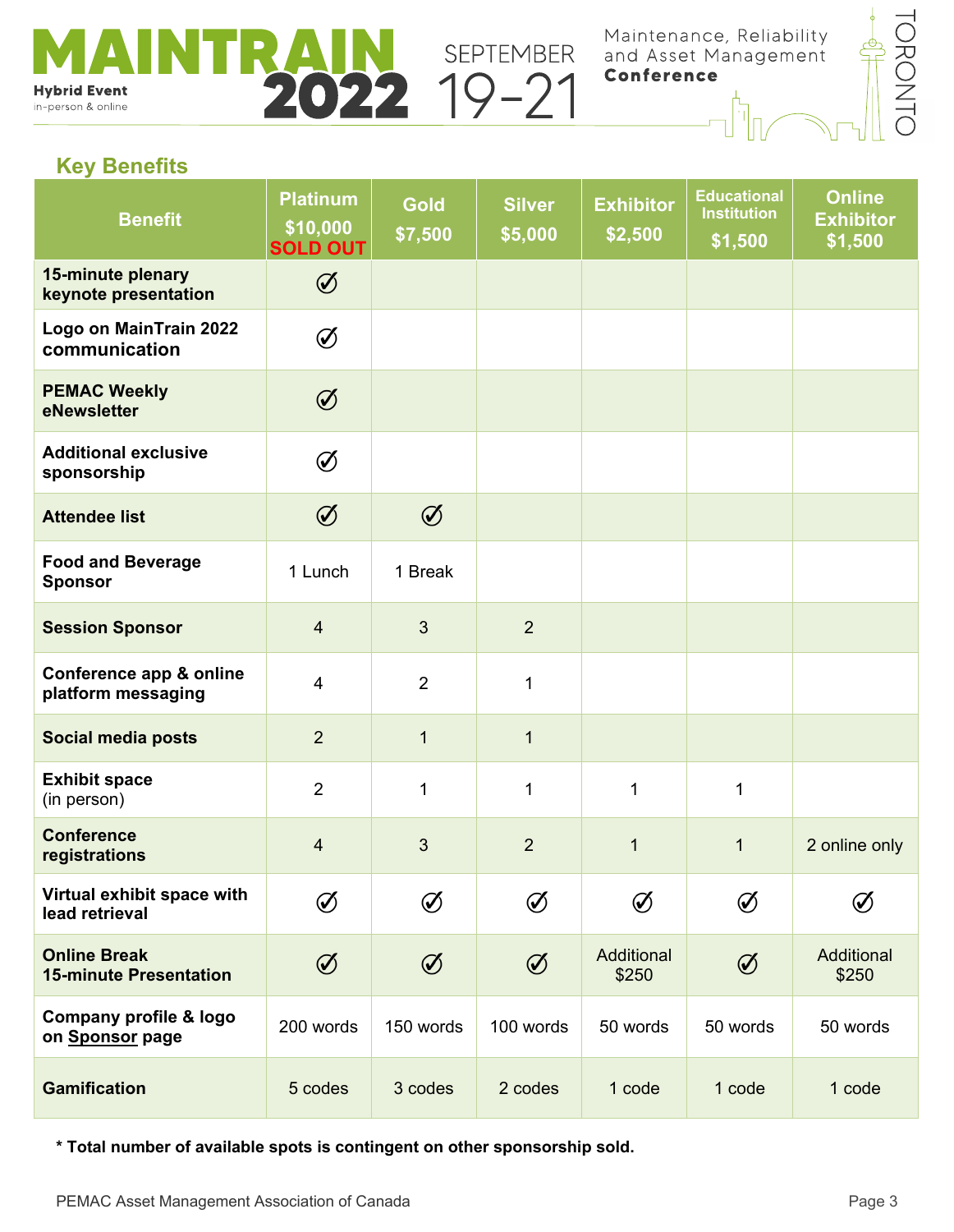

# <span id="page-3-0"></span>**Platinum Sponsorship Details SOLD OUT**

**Hybrid Event** in-person & online

> **1. 15-minute in person presentation** live during one of the keynote plenary sessions which includes introduction of keynote. Use of AV is included. First come first serve for date. Speaker can be physically present or send in a pre-recorded video.

SEPTEMBER

# **2. Logo on MainTrain 2022 communication**

- a. Logo on web pages, emails, & advertising
- b. Sidebar of MainTrain conference website from date of purchase to end of conference
- c. MainTrain emails distributed by PEMAC from date of purchase to end of conference
- d. MainTrain advertising published around the world from date of purchase to end of conference

# **3. PEMAC Weekly eNewsletter Sponsor** *(A \$350 value)*

- a. PEMAC This Week is PEMAC's Weekly Member and Subscribe eNewsletter sent out to over 1300 people on the Friday of each week, containing PEMAC member specific news, opportunities, and events.
- b. Box Ads 300 x 300
- c. [More details here](https://www.pemac.org/sites/default/files/Sponsor_PEMAC_This_Week-%20Interactive_Media_Kit.pdf)

# **4. Networking Event Sponsorship Option**

- *No extra cost*
- *First right of refusal for past sponsors*
- *All delegates must have the opportunity to attend*
	- a. **Awards Banquet Host** Recognition in program as the awards banquet sponsors, opportunity to speak briefly (5 minutes) and welcome guests to event. Two additional tickets to attend the banquet (in addition to conference passes). Signage (provided by PEMAC) with sponsor logo on stage. One sponsored logo drink ticket to each guest.
	- b. **Exhibit Hall Welcome Reception Host –** Recognition in program as the Exhibit Hall Welcome Reception Host sponsors, opportunity to speak briefly (5 minutes) and welcome guests to event. Two additional tickets to attend the opening (in addition to conference passes). Signage (provided by PEMAC) with sponsor logo. One sponsored logo drink ticket to each guest.
	- c. **Hospitality Suite Host** Recognition in program as the Hospitality suite host sponsor, opportunity to speak briefly (5 minutes) and welcome guests to event. Two additional tickets to attend (in addition to conference passes). Signage (provided by PEMAC) with sponsor logo. One sponsored logo drink ticket to each guest.
- **5. Attendee list** 30 days before MainTrain and complete list post event
	- *List includes attendee name, company and title*

# **6. Food and Beverage Sponsor - Lunch**

- a. Choice of one lunch sponsorship
- b. Signage (Provided by PEMAC) stating break sponsor and positioned beside and/or around food and beverage tables and on program
- c. Additional signage welcome by sponsor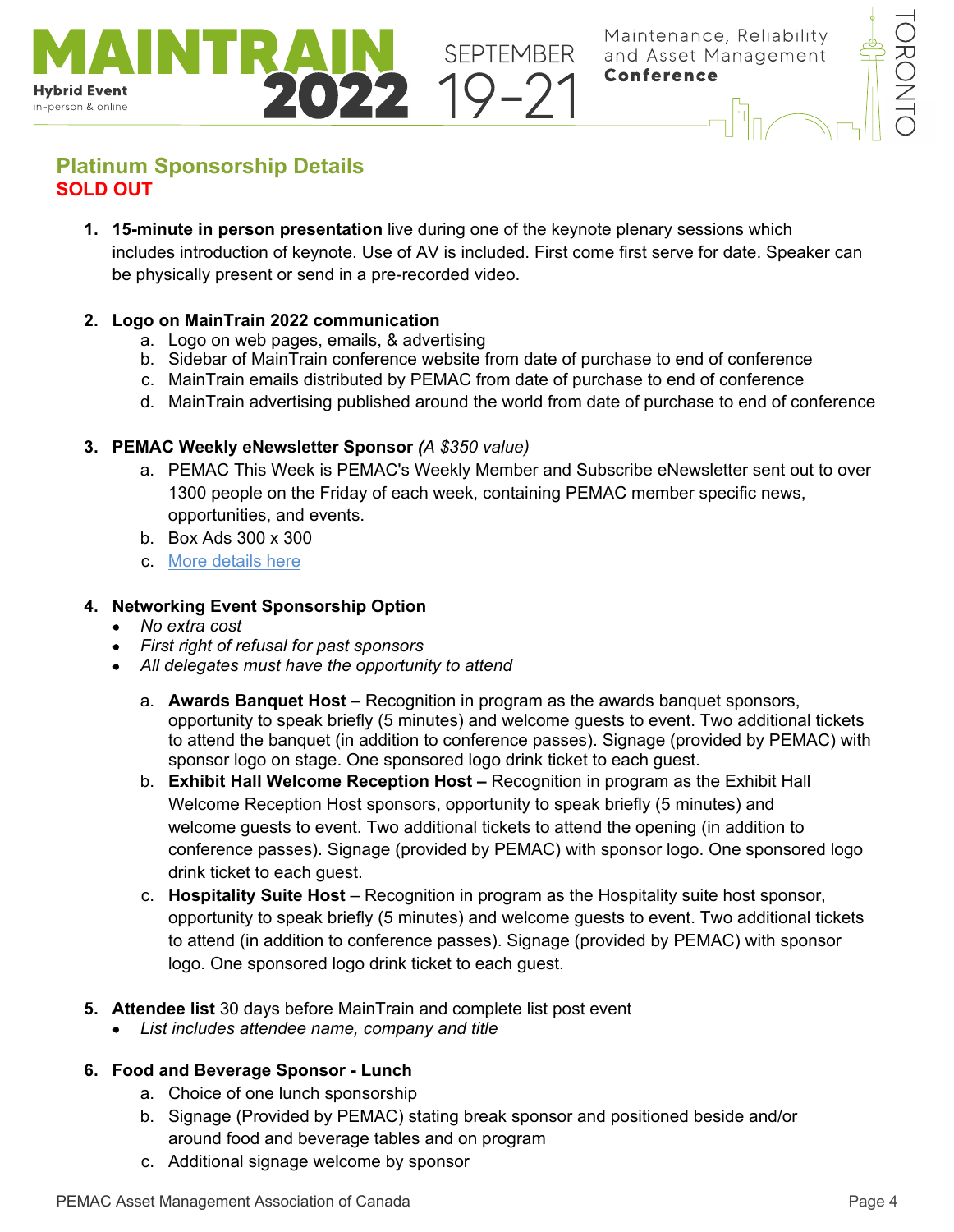

# **7. Session Sponsor**

**Hybrid Event** in-person & online

First come first serve. Both in person and online will be the same session.

#### **Online:**

- a. Up to a 1-minute pre-roll video during your choice sessions
- b. Can be a produced video or pre-recorded presentation
- c. Videos do not need to be the same
- d. Logo beside sponsored session
- e. Attendees will see pre-roll video when viewing presentation before the event and anytime they view the presentation after the event

#### **In Person:**

- a. Logo on presentation signage outside of room
- b. 1 minute welcome video played on screen or 1 minute live promotional speech

SEPTEMBER<br>**22 10-21** 

c. Welcome and introduce speaker (Bio and session destruction will be provided)

# **8. Conference app and online platform messaging**

- a. During live event with push notifications
- b. Include a picture: Image min 580x256
- c. Include a message: 140 characters
- d. Target URL

#### **9. Social Media Promotion**

- a. Same message to be posted on PEMAC's Twitter, LinkedIn and Facebook
- b. Provide 280 characters and picture to be scheduled with consultation on timing with PEMAC's Marketing Coordinator
- c. Two ads do not need to be the same

# **10. Exhibit space – In Person**

- a. Two (2) standard **exhibit spaces** in premium location of your choosing \*For more details and location, refer to the Exhibitor Package
- b. Two draped 6-foot tables with four chairs
- c. Preference for location of exhibit space is given to date of sponsorship registration
- d. Electricity is included

# **11. Conference registrations**

- a. Online and in person
- b. Passes cannot be shared
- c. Complementary code provided. Sponsor is responsible for registration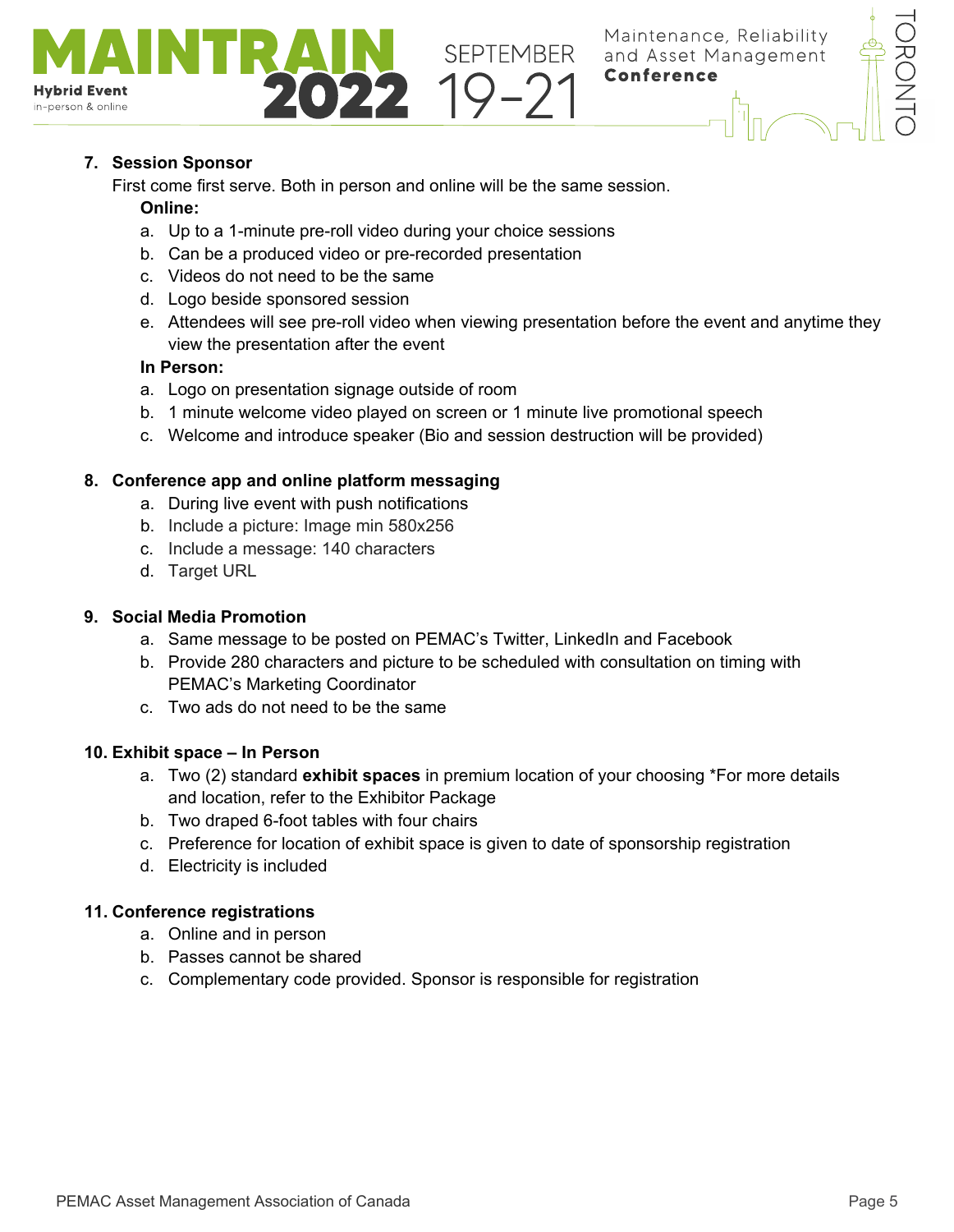

# **12. Virtual Exhibit space**

**Hybrid Event** in-person & online

- a. Preference given to first to register within sponsorship tier
- b. Exhibitor Analytics available through the online platform during conference with everyone who visited your virtual exhibitor space. (List includes attendee name, company and title)
- c. Includes clickable logo on sponsor listing, website link, downloadable documents, live 1 on 1 video or text chat with interested attendees, up loadable videos

SEPTEMBER

- d. Access to Virtual Exhibit Hall 1 month before event and two months post conference
- e. During live event, attendees can instantly join a live video meeting with up to 25 fellow attendees and exhibit staff members

# **13. Online Break 15-minute Presentation**

- a. Presentations will be pre-recorded and sent to Events Coordinator no later than September 1st, 2022
- b. Session will be posted on MainTrain program where attendees can add the session to their schedule as they would any other session
- c. Session will be uploaded post presentation for any attendee to view at their leisure
- d. Attendees will receive Continuing Professional Development credits when they watch the recording at any point during the online conference
- e. First come first serve on timing of presentation

# **14. Company profile with 200 words with logo on MainTrain Conference Sponsorship page**

- a. Through the PheedLoop platform, attendees have the ability to collect points. Attendees enter codes to claim points and track their progress on a leader board and then redeem points for exciting prizes. Attendees will need to visit your booth to receive the code (5 unique codes provided to you by Events Coordinator). You may wish to put them in your company description, direct them to speak with you, add to a downloadable document or add to your social media post
- b. Delegates can also visit you at your in person booth to receive codes
- c. Submit a prize with a value of at least \$50 to receive an additional code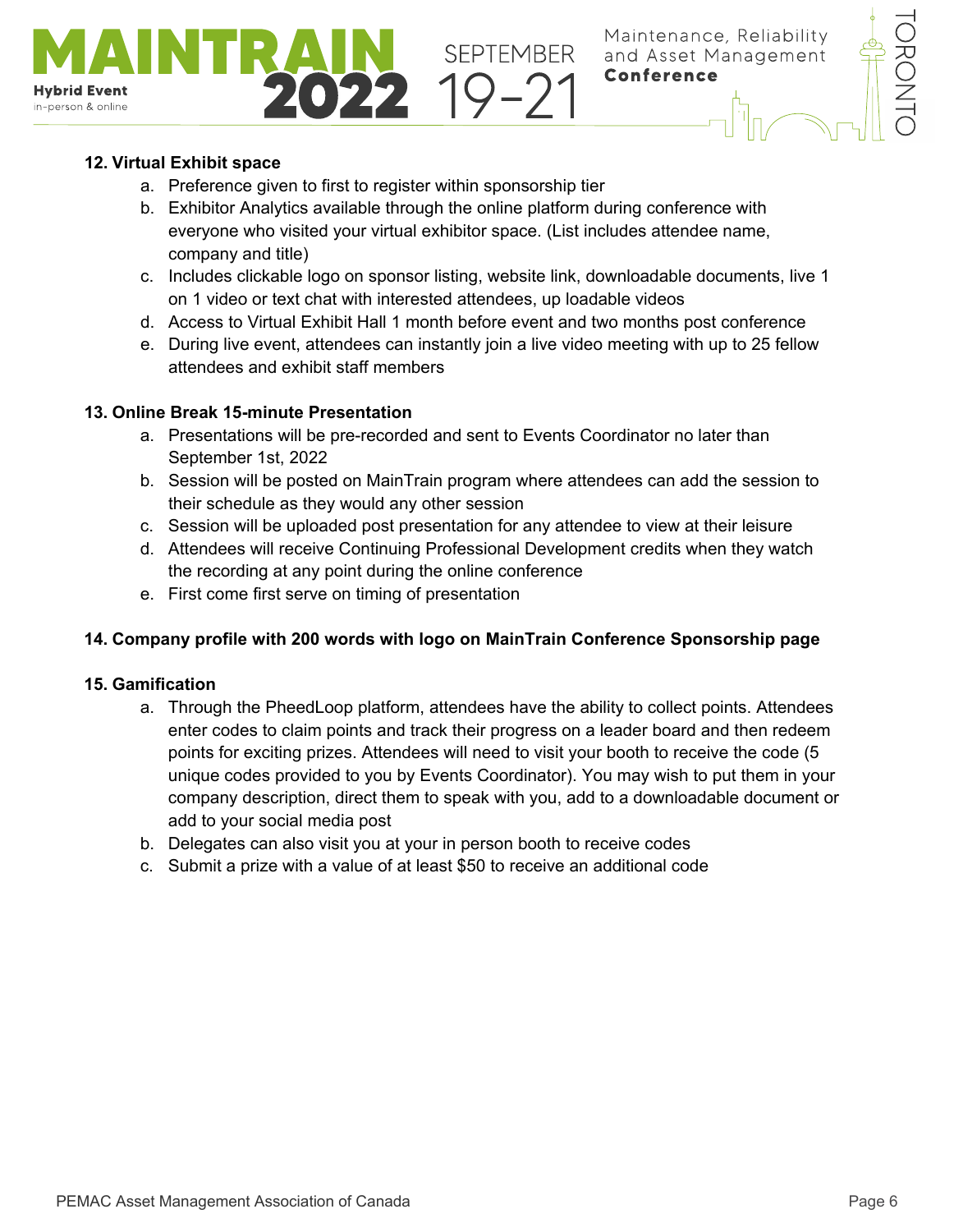<span id="page-6-0"></span>

\$7,500

**Hybrid Event** in-person & online

> **1. Attendee list** 30 days before MainTrain and Complete List Post Event (List includes attendee name, company and title)

**SEPTEMBER** 

#### **2. Food and Beverage Sponsor**

- a. Choice of one coffee break
- b. Signage (Provided by PEMAC) stating break sponsor and positioned beside and/or around food and beverage tables and on program
- c. Additional signage welcome by sponsor

#### **3. Session Sponsor**

First come first serve to choose which sessions you would like. Both in person and online will be the same session.

#### **Online:**

- a. Up to a 1-minute pre-roll video during your choice sessions. First come first serve to choose which sessions you would like
- b. Can be a produced video or pre-recorded presentation
- c. Videos do not need to be the same
- d. Logo beside sponsored session (online platform)
- e. Attendees will see pre-roll video when viewing presentation before the event and anytime they view the presentation after the event

#### **In Person:**

- d. Logo on presentation signage outside of room
- e. 1 minute welcome video played on screen or 1 minute live promotional speech
- f. Welcome and introduce speaker

#### **4. Conference app and online platform messaging**

- a. During live event with push notifications
- b. Include a picture: Image min 580x256
- c. Include a message: 140 characters
- d. Target URL

#### **5. Social Media Promotion**

- a. Same message to be posted on PEMAC's Twitter, LinkedIn and Facebook
- b. Provide 280 characters and picture to be scheduled with consultation on timing with PEMAC's Marketing Coordinator

#### **6. Exhibit space – In Person**

- a. One **exhibit space** in premium location of your choosing \*For more details and location, refer to the Exhibitor Package
- b. One draped 6-foot tables with three chairs
- c. Preference for location of exhibit space is given to date of sponsorship registration
- d. Electricity is included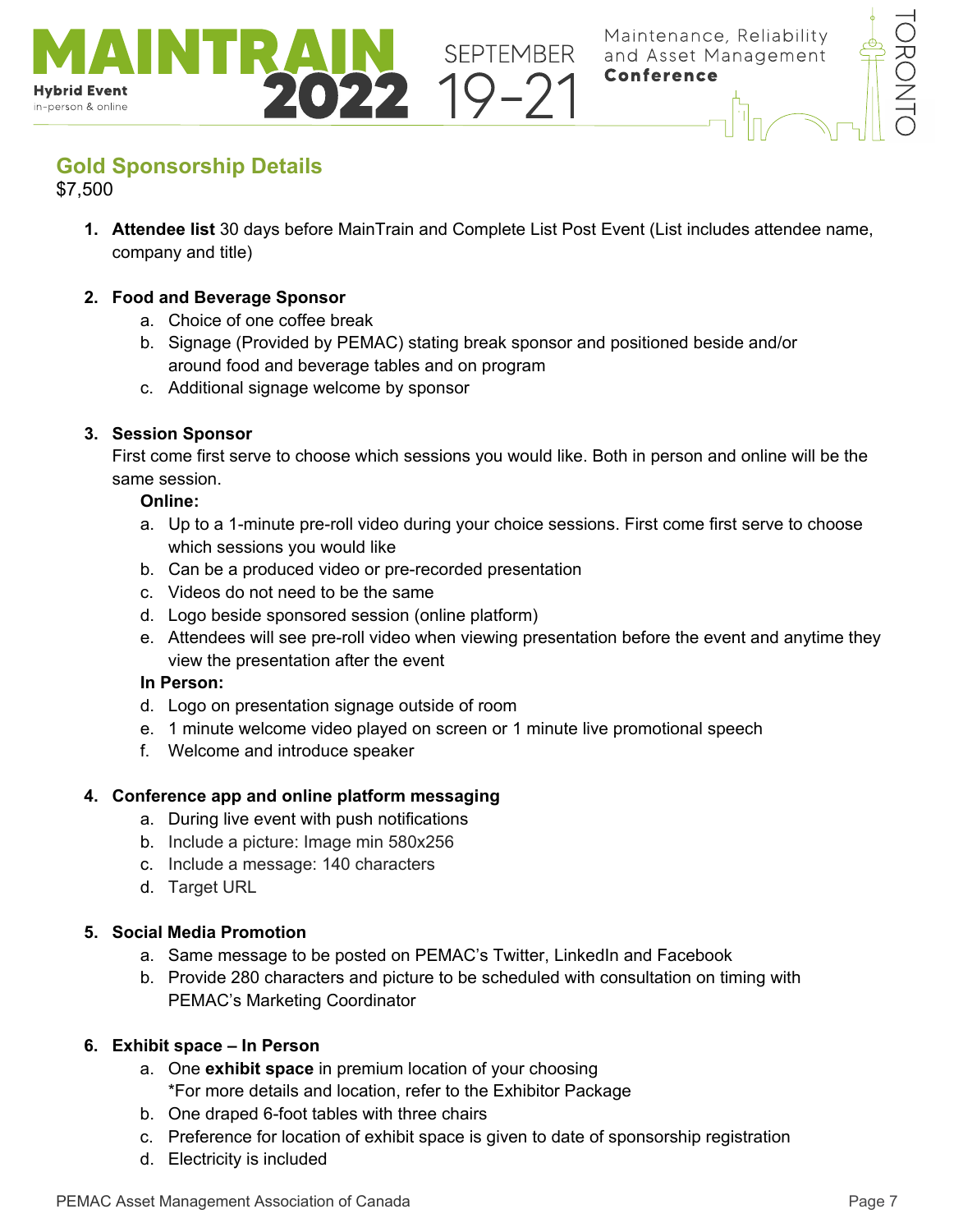



# **7. Conference registrations**

- a. Online and in person
- b. Passes cannot be shared
- c. Complementary code provided. Sponsor is responsible for registration

#### **8. Virtual Exhibit space**

- a. Preference given to first to register within sponsorship tier
- b. Exhibitor Analytics available through the online platform during conference with everyone who visited your virtual exhibitor space. (List includes attendee name, company and title)
- c. Includes clickable logo on sponsor listing, website link, downloadable documents, live 1 on 1 video or text chat with interested attendees, up loadable videos
- d. Access to Virtual Exhibit Hall 1 month before event and two months post conference
- e. During live event, attendees can instantly join a live video meeting with up to 25 fellow attendees and exhibit staff members

# **9. Online Break 15-minute Presentation**

- a. Presentations will be pre-recorded and sent to Events Coordinator no later than September 1st, 2022
- b. Session will be posted on MainTrain program where attendees can add the session to their schedule as they would any other session
- c. Session will be uploaded post presentation for any attendee to view at their leisure
- d. Attendees will receive Continuing Professional Development credits when they watch the recording at any point during the online conference
- e. First come first serve on timing of presentation

# **10. Company profile with 150 words with logo on MainTrain Conference Sponsorship page**

- a. Through the PheedLoop platform, attendees have the ability to collect points. Attendees enter codes to claim points and track their progress on a leader board and then redeem points for exciting prizes. Attendees will need to visit your booth to receive the code (3 unique codes provided to you by Events Coordinator). You may wish to put them in your company description, direct them to speak with you, add to a downloadable document or add to your social media post
- b. Delegates can also visit you at your in person booth to receive codes
- c. Submit a prize with a value of at least \$50 to receive an additional code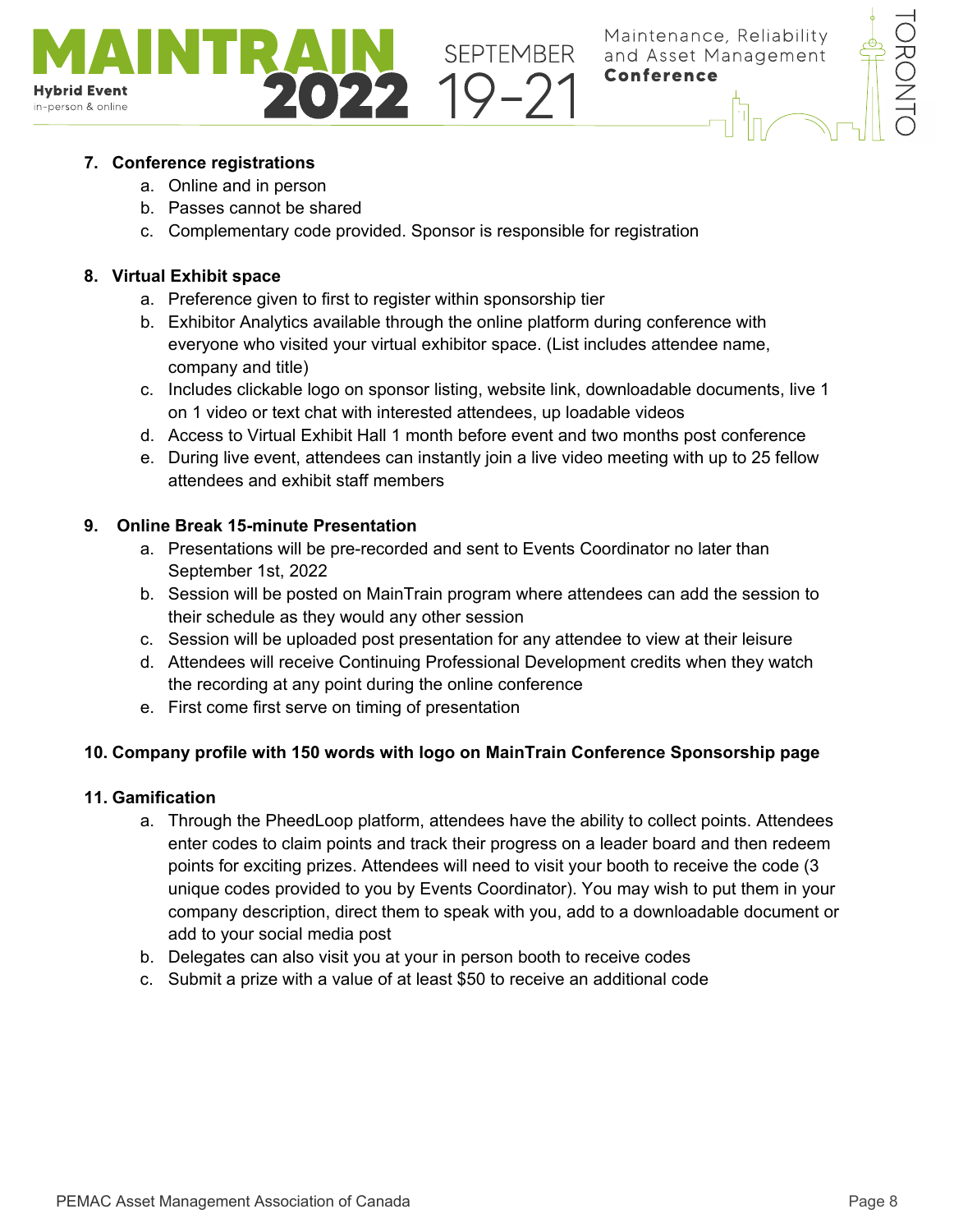

# <span id="page-8-0"></span>**Silver Sponsorship Details**

\$5,000

**Hybrid Event** in-person & online

# **1. Session Sponsor**

First come first serve to choose which sessions you would like. Both in person and online will be the same session.

#### **Online:**

- a. Up to a 1-minute pre-roll video during 1 of your choice sessions. First come first serve to choose which sessions you would like
- b. Can be a produced video or pre-recorded presentation
- c. Two videos do not need to be the same

 $\overline{1}$ 

- d. Logo beside sponsored session (online platform)
- e. Attendees will see pre-roll video when they view the session before the event, when the live event is starting and anytime they view the presentation after the event

#### **In Person:**

- a. Logo on presentation signage outside of room
- b. 1 minute welcome video played on screen or 1 minute live promotional speech

**SEPTEMBER** 

c. Welcome and introduce speaker

#### **2. Conference app and online platform messaging**

- a. During live event with push notifications
- b. Include a picture: Image min 580x256
- c. Include a message: 140 characters
- d. Target URL

#### **3. Social Media Promotion**

- a. Same message to be posted on PEMAC's Twitter, LinkedIn and Facebook
- b. Provide 280 characters and picture to be scheduled with consultation on timing with PEMAC's Marketing Coordinator

#### **4. Exhibit space – In Person**

- a. One **exhibit space** in premium location of your choosing \*For more details and location, refer to the Exhibitor Package
- b. One draped 6-foot tables with two chairs
- c. Preference for location of exhibit space is given to date of sponsorship registration
- d. Electricity is included

#### **5. Conference registrations**

- a. Online and in person
- b. Passes cannot be shared
- c. Complementary code provided. Sponsor is responsible for registration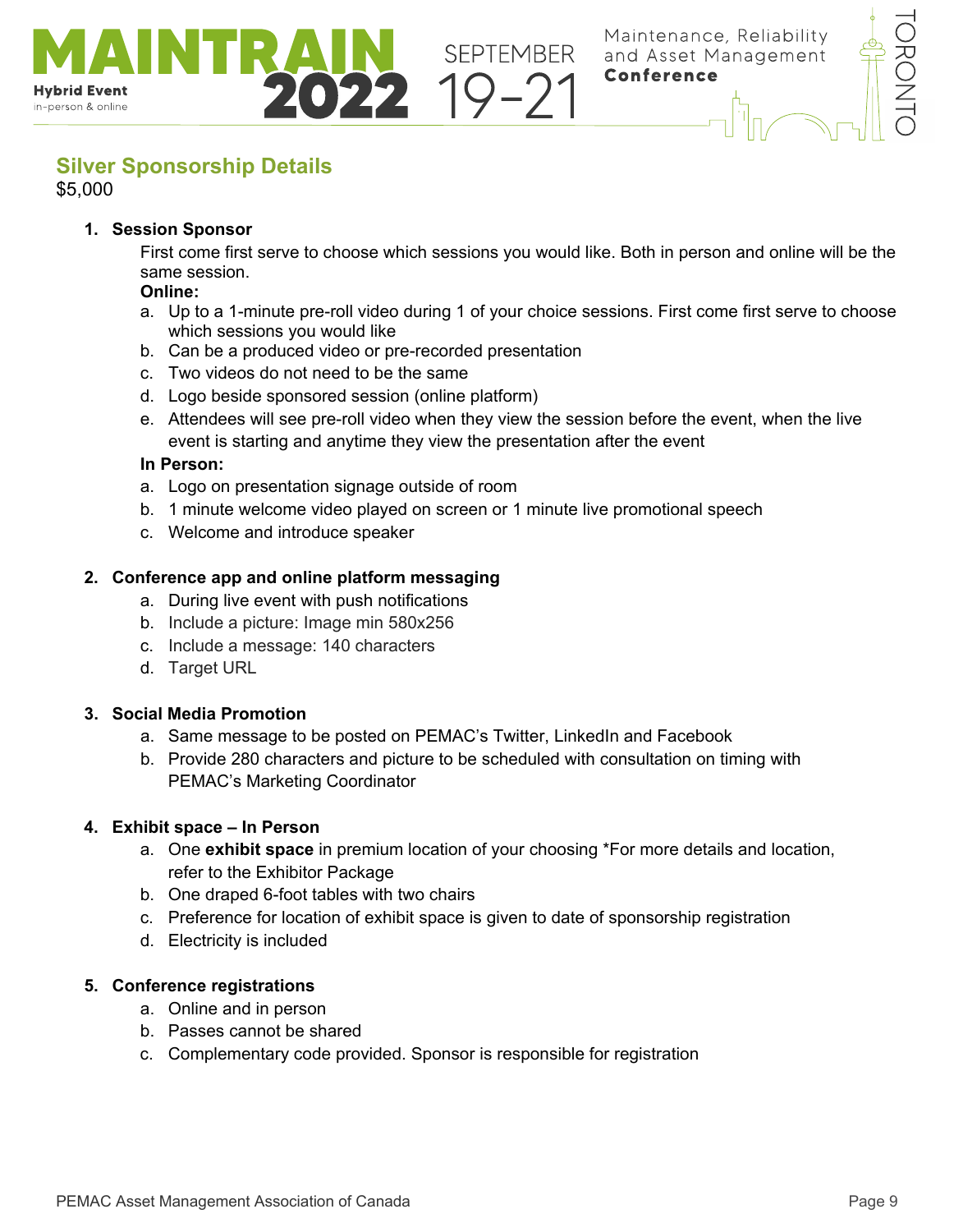

# **6. Virtual Exhibit space**

**Hybrid Event** in-person & online

- a. Preference given to first to register within sponsorship tier
- b. Exhibitor Analytics available through the online platform during conference with everyone who visited your virtual exhibitor space. (List includes attendee name, company and title)
- c. Includes clickable logo on sponsor listing, website link, downloadable documents, live 1 on 1 video or text chat with interested attendees, up loadable videos

**SEPTEMBER** 

- d. Access to Virtual Exhibit Hall 1 month before event and two months post conference
- e. During live event, attendees can instantly join a live video meeting with up to 25 fellow attendees and exhibit staff members

# **7. Online Break 15-minute Presentation**

 $\overline{1}$ 

- a. Presentations will be pre-recorded and sent to Events Coordinator no later than September 1st, 2022
- b. Session will be posted on MainTrain program where attendees can add the session to their schedule as they would any other session
- c. Session will be uploaded post presentation for any attendee to view at their leisure
- d. Attendees will receive Continuing Professional Development credits when they watch the recording at any point during the online conference
- e. First come first serve on timing of presentation

# **8. Company profile with 100 words with logo on MainTrain Conference Sponsorship page**

- a. Through the PheedLoop platform, attendees have the ability to collect points. Attendees enter codes to claim points and track their progress on a leader board and then redeem points for exciting prizes. Attendees will need to visit your booth to receive the code (2 unique codes provided to you by Events Coordinator). You may wish to put them in your company description, direct them to speak with you, add to a downloadable document or add to your social media post
- b. Delegates can also visit you at your in person booth to receive codes
- c. Submit a prize with a value of at least \$50 to receive an additional code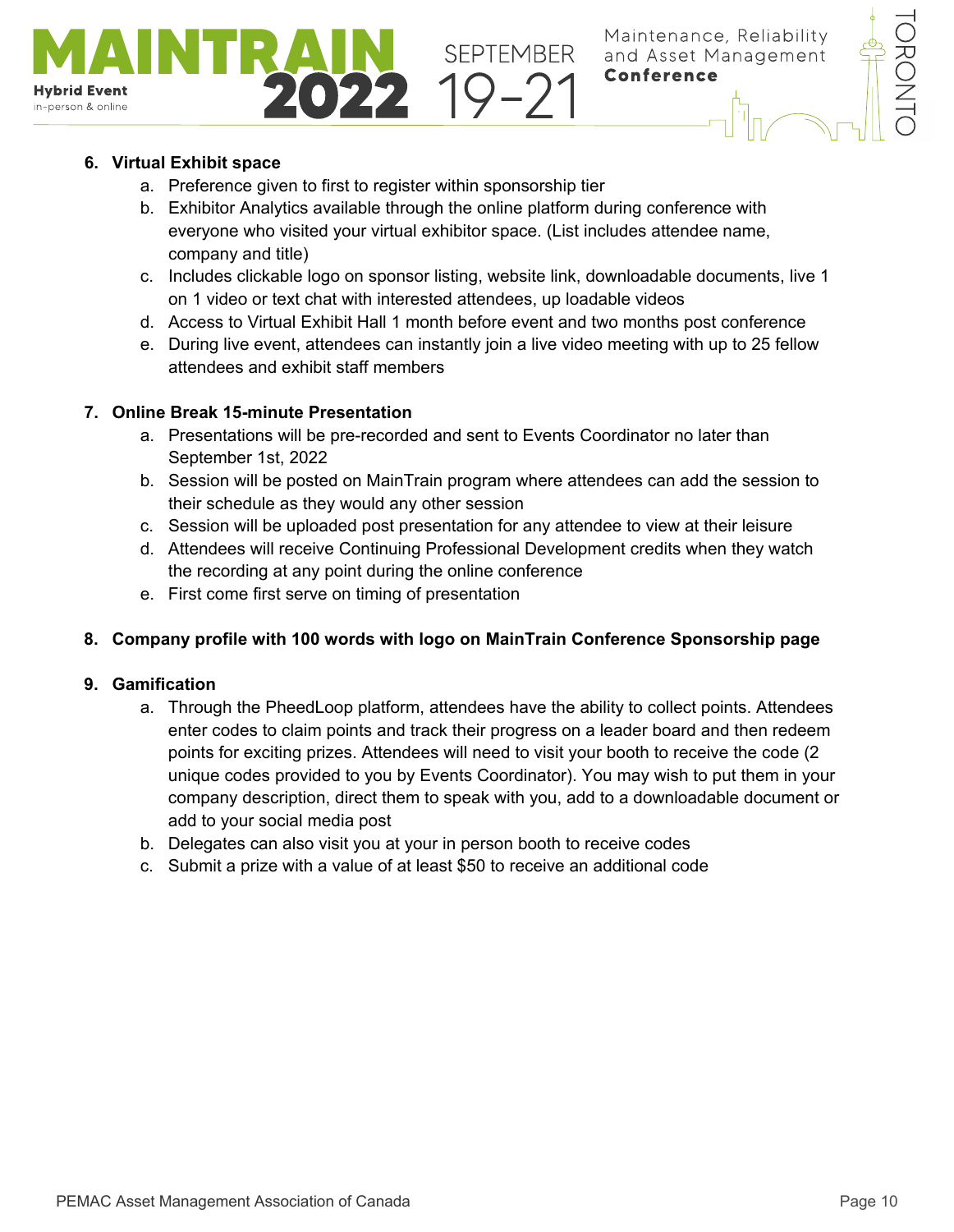

# <span id="page-10-0"></span>**Exhibitor Sponsorship Details**

\$2,500

**Hybrid Event** in-person & online

#### **1. Exhibit space – In Person**

a. One **exhibit space** \*For more details and location, refer to the Exhibitor Package

**SEPTEMBER**<br>22 19-21

b. One draped 6-foot tables with one chair

 $\overline{1}$ 

- c. Preference for location of exhibit space is given to date of sponsorship registration
- d. Electricity is included

#### **2. Conference registrations**

- a. Online and in person
- b. Passes cannot be shared
- c. Complementary code provided. Sponsor is responsible for registration

#### **3. Virtual Exhibit space**

- a. Preference given to first to register within sponsorship tier
- b. Exhibitor Analytics available through the online platform during conference with everyone who visited your virtual exhibitor space. (List includes attendee name, company and title)
- c. Includes clickable logo on sponsor listing, website link, downloadable documents, live 1 on 1 video or text chat with interested attendees, up loadable videos
- d. Access to Virtual Exhibit Hall 1 month before event and two months post conference
- e. During live event, attendees can instantly join a live video meeting with up to 25 fellow attendees and exhibit staff members

#### **4. (Additional \$250) Online Break 15-minute Presentation**

- a. Presentations will be pre-recorded and sent to Events Coordinator no later than September 1st, 2022
- b. Session will be posted on MainTrain program where attendees can add the session to their schedule as they would any other session
- c. Session will be uploaded post presentation for any attendee to view at their leisure
- d. Attendees will receive Continuing Professional Development credits when they watch the recording at any point during the online conference

#### **5. Company profile with 50 words with logo on MainTrain Conference Sponsorship page**

- a. Through the PheedLoop platform, attendees have the ability to collect points. Attendees enter codes to claim points and track their progress on a leader board and then redeem points for exciting prizes. Attendees will need to visit your booth to receive the code (1 unique code provided to you by Events Coordinator). You may wish to put them in your company description, direct them to speak with you, add to a downloadable document or add to your social media post
- b. Delegates can also visit you at your in person booth to receive codes
- c. Submit a prize with a value of at least \$50 to receive an additional code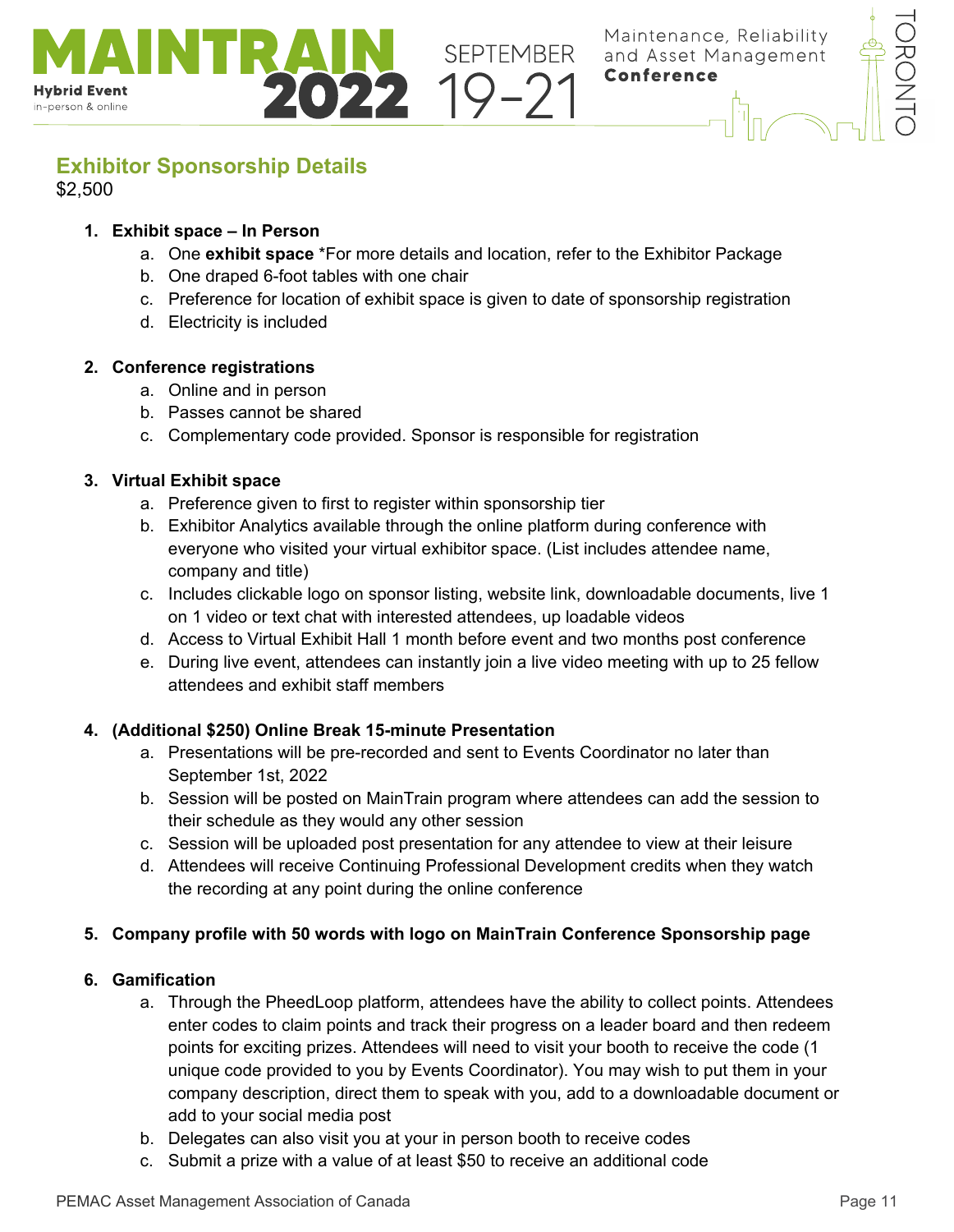

<span id="page-11-0"></span>

 $\overline{1}$ 

#### \$1,500

**Hybrid Event** in-person & online

\* Must be a registered educational institution

#### **1. Exhibit space – In Person**

a. One **exhibit space** \*For more details and location, refer to the Exhibitor Package

**SEPTEMBER** 

- b. One draped 6-foot tables with one chair
- c. Electricity is included

#### **2. Conference registrations**

- a. Online and in person
- b. Passes cannot be shared
- c. Complementary code provided. Sponsor is responsible for registration

#### **3. Virtual Exhibit space**

- a. Preference given to first to register within sponsorship tier
- b. Exhibitor Analytics available through the online platform during conference with everyone who visited your virtual exhibitor space. (List includes attendee name, company and title)
- c. Includes clickable logo on sponsor listing, website link, downloadable documents, live 1 on 1 video or text chat with interested attendees, up loadable videos
- d. Access to Virtual Exhibit Hall 1 month before event and two months post conference
- e. During live event, attendees can instantly join a live video meeting with up to 25 fellow attendees and exhibit staff members

#### **4. Online Break 15-minute Presentation**

- a. Presentations will be pre-recorded and sent to Events Coordinator no later than Sept 1
- b. Session will be posted on MainTrain program where attendees can add the session to their schedule as they would any other session
- c. Session will be uploaded post presentation for any attendee to view at their leisure
- d. Attendees will receive Continuing Professional Development credits when they watch the recording at any point during the online conference

#### **5. Company profile with 50 words with logo on MainTrain Conference Sponsorship page**

- a. Through the PheedLoop platform, attendees have the ability to collect points. Attendees enter codes to claim points and track their progress on a leader board and then redeem points for exciting prizes. Attendees will need to visit your booth to receive the code (1 unique code provided to you by Events Coordinator). You may wish to put them in your company description, direct them to speak with you, add to a downloadable document or add to your social media post
- b. Delegates can also visit you at your in person booth to receive codes
- c. Submit a prize with a value of at least \$50 to receive an additional code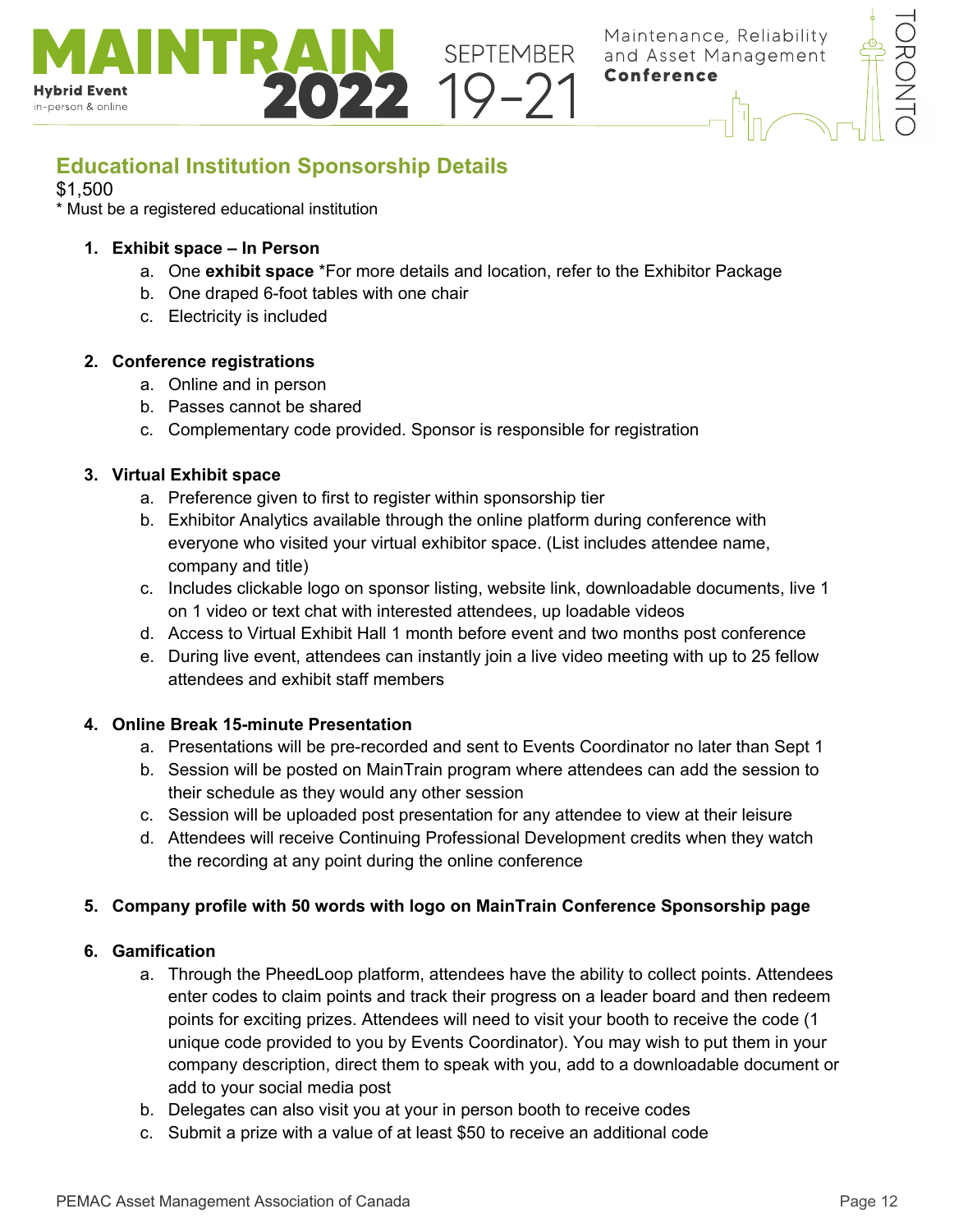

# <span id="page-12-0"></span>**Online Exhibitor Sponsorship Details** \$1,500

 $\overline{1}$ 

#### **1. Conference registrations**

**Hybrid Event** in-person & online

- a. 2x Online only
- b. Passes cannot be shared
- c. Complementary code provided. Sponsor is responsible for registration

# **2. (Additional \$250) Online Break 15-minute Presentation**

- a. Presentations will be pre-recorded and sent to Events Coordinator no later than September 1st, 2022
- b. Session will be posted on MainTrain program where attendees can add the session to their schedule as they would any other session

**SEPTEMBER** 

- c. Session will be uploaded post presentation for any attendee to view at their leisure
- d. Attendees will receive Continuing Professional Development credits when they watch the recording at any point during the online conference

# **3. Company profile with 50 words with logo on MainTrain Conference Sponsorship page**

- a. Through the PheedLoop platform, attendees have the ability to collect points. Attendees enter codes to claim points and track their progress on a leader board and then redeem points for exciting prizes. Attendees will need to visit your booth to receive the code (1 unique code provided to you by Events Coordinator). You may wish to put them in your company description, direct them to speak with you, add to a downloadable document or add to your social media post
- b. Submit a prize with a value of at least \$50 to receive an additional code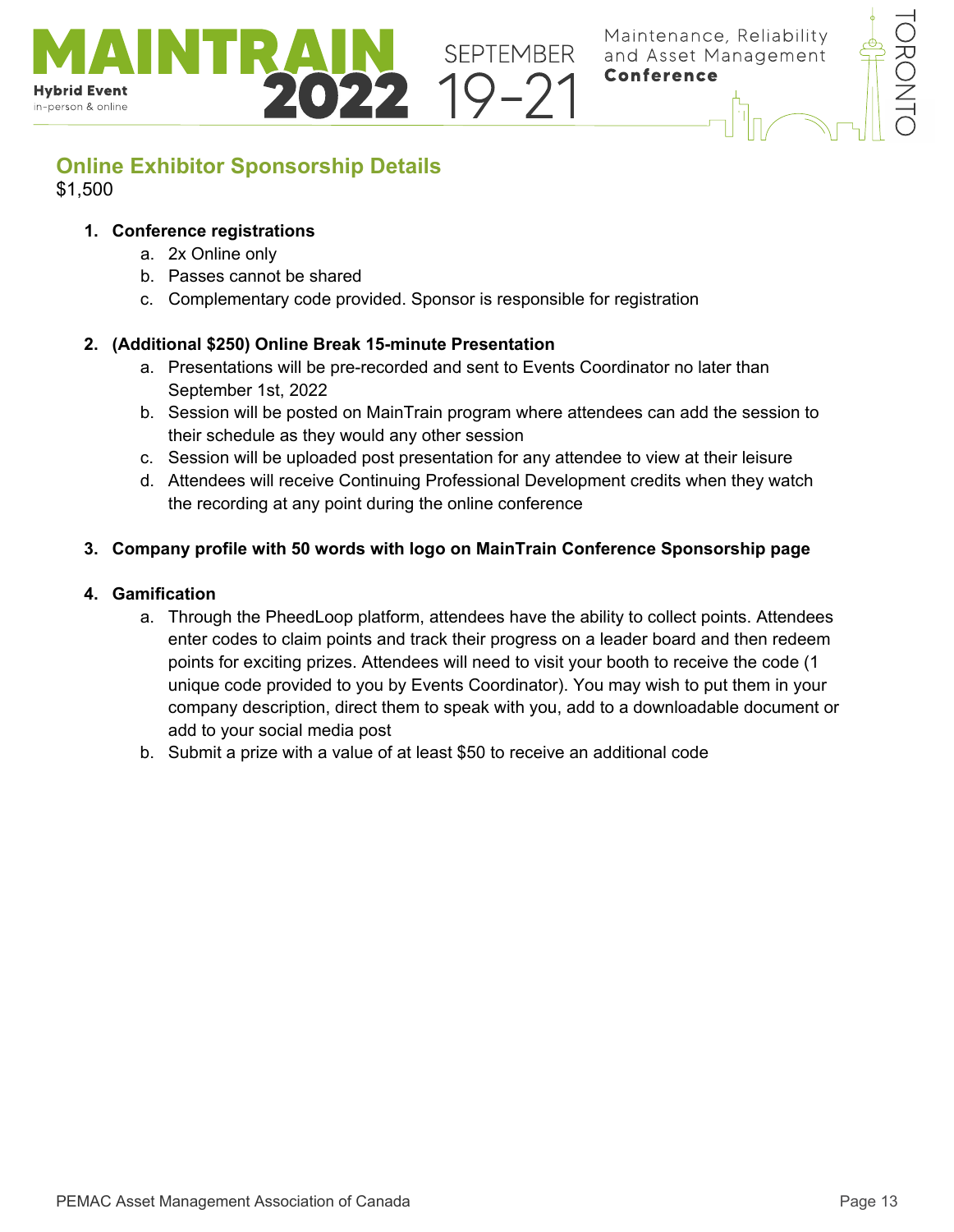

# <span id="page-13-0"></span>**Media Sponsor and Like Minded Events/Associations**

 $\overline{1}$ 

There are many opportunities to cross promote conferences, associations and create media arrangements. As each organization is different, please contact Ghaz Marinho, Events Coordinator, PEMAC at [events@pemac.org](mailto:events@pemac.org) for more details.

 $02219-2$ 

SEPTEMBER

# <span id="page-13-1"></span>**Cancelation Policy**

**Hybrid Event** in-person & online

> Cancellations by the sponsor must be received in writing and will result in a refund based on this schedule: 120 days before the conference full refund minus \$200 admin fee; cancellations between 119 and 60 days before the conference will receive a 50% refund. No refunds will be provided within 60 days of the conference.

> In the event that the in person event is forced to be canceled due to public health requirements put in place by either the provincial or national government, PEMAC has a contingency plan. We will move all presentations, exhibitor showcase, and networking to our online platform. Sponsors will have the opportunity to choose to either move their benefits online and be refunded the difference of an online cost OR cancel sponsorship and be refunded the full amount less the time spent as a sponsor and benefits received. This will depend on sponsorship tier and amount of used benefits. All 2022 sponsors will have right of refusal for MainTrain 2023 and 2024 in the tier signed up for in 2022.

# <span id="page-13-2"></span>**In-Person Covid Policies and Precautions**

PEMAC will adhere to any and all Ontario regulations when it comes to events. You can find the most up to date restrictions here: [COVID-19 Guidance: Indoor & Outdoor Events.](https://www.toronto.ca/home/covid-19/covid-19-reopening-recovery-rebuild/covid-19-reopening-guidelines-for-businesses-organizations/covid-19-guidance-indoor-outdoor-events/) We are currently planning for a 50% full capacity reduction which will be 150 people. This will include all sponsors, speakers, delegates, PEMAC staff and volunteers.

<span id="page-13-3"></span>**From the hotel Re: Province of Ontario Covid 19 Safety Regulations**

- Wear masks in both meeting room and public spaces unless eating or drinking ("Masking")
- Maintain a recommended distance of 6 feet from other guests and Hotel associates at all times ("Physical Distancing")
- Provide proof of vaccination and contact information from everyone accessing indoor meeting & event spaces and restaurants, collected and submitted accurately in the format provided in advance. ("Proof of Vaccination" and "Contact Tracing") and that Hotel has advised PEMAC Asset Management Association of Canada of its Masking, Social Distancing, Proof of Vaccination and Contact Tracing policies.
- In the event that PEMAC Asset Management Association of Canada's event may not require Masking and Physical Distancing, the number of people allowed in any contracted meeting space may not exceed what is permitted by applicable law

# <span id="page-13-4"></span>**Additional Notes**

- PEMAC will allocate the sponsorship on first right of refusal to past (2 years) sponsors first with an end date. After which it will be a first-come, first-served basis by category.
- Sponsorship will be placed on tentative hold upon receipt of signed registration form.
- Sponsorship is not guaranteed until payment is received.
- Cost quoted in Canadian funds.
- PEMAC reserves the right to refuse a sponsorship request.
- PEMAC has the right to amend the rules and regulations governing sponsorship at their discretion. Written correspondence will be issued in the unlikely case of any amendments.